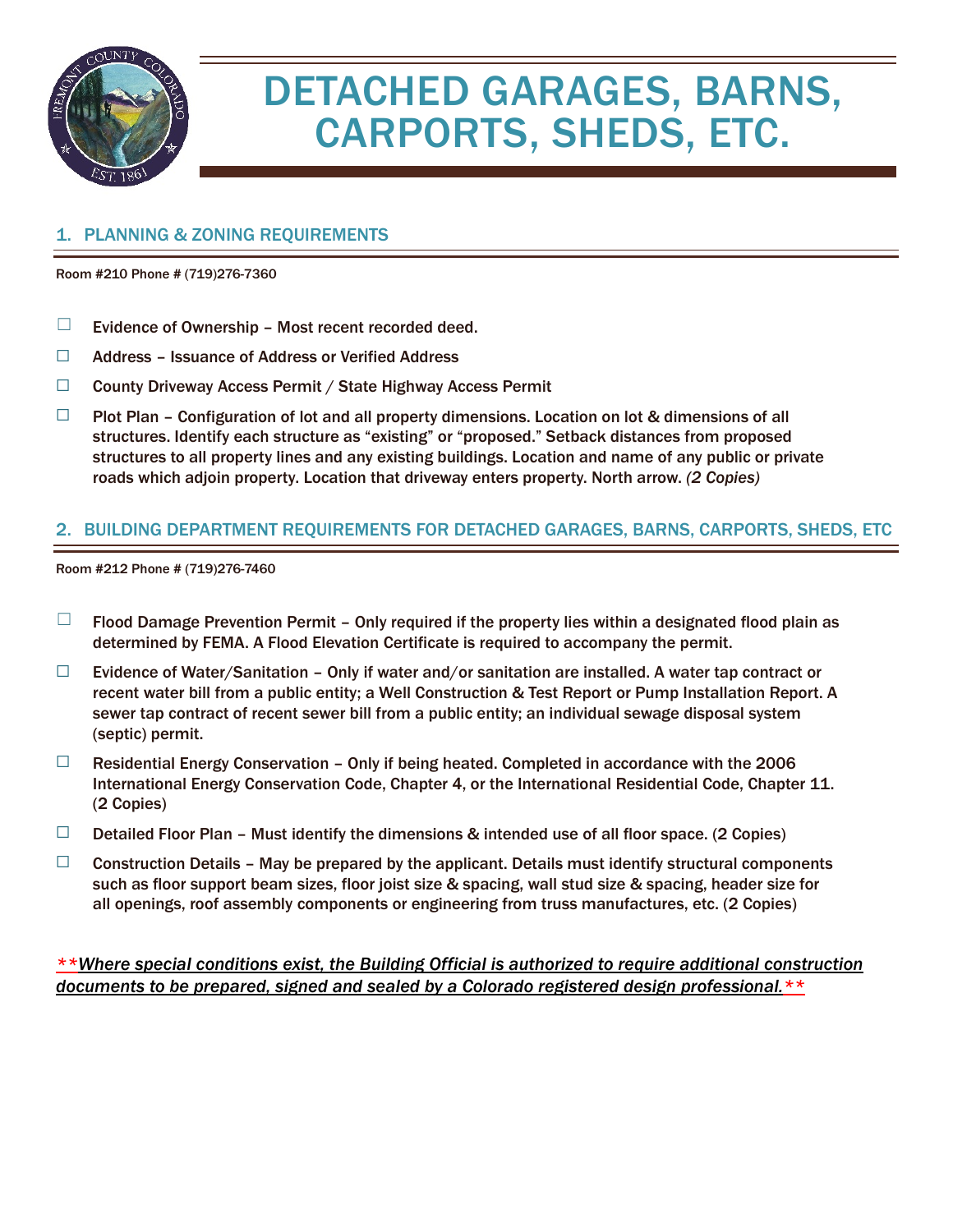

# **Building Guide**

**Colorado Chapter of the International Code Council** 

# **Single Family Residential<br>One Story Detached Garage**

### **How to Use this Guide**

Provide two sets of plans and complete the following:

1 Complete this Building Guide by filling in the blanks on page two and three, and indicating which construction details will be used.

**2 Provide 2 Plot Plans** (site plan) showing dimensions of your project or addition and its relationship to existing buildings or structures on the property and the distance to existing property lines, drawn to scale.

### 3 Fill out a building permit application.

The majority of permit applications are processed with little delay. The submitted documents will help determine if the project is in compliance with building safety codes. zoning ordinances and other applicable laws.

The Colorado Chapter of the International Code Council is a professional organization seeking to promote the public health, safety and welfare to building construction. We appreciate your feedback and suggestions. To obtain a master copy of this building guide, please write to the Colorado Chapter of the International Code Council, P.O. Box 961, Arvada, CO 80001. http://www.coloradochaptericc.org

This handout was developed by the Colorado Chapter of the International Code Council as a basic plan submittal under the 2006 International Residential Code. It is not intended to cover all circumstances. Check with your Department of Building Safety for additional requirements.

> Fremont County Building Department Revised 05/17/2011 By Direction Of Building Official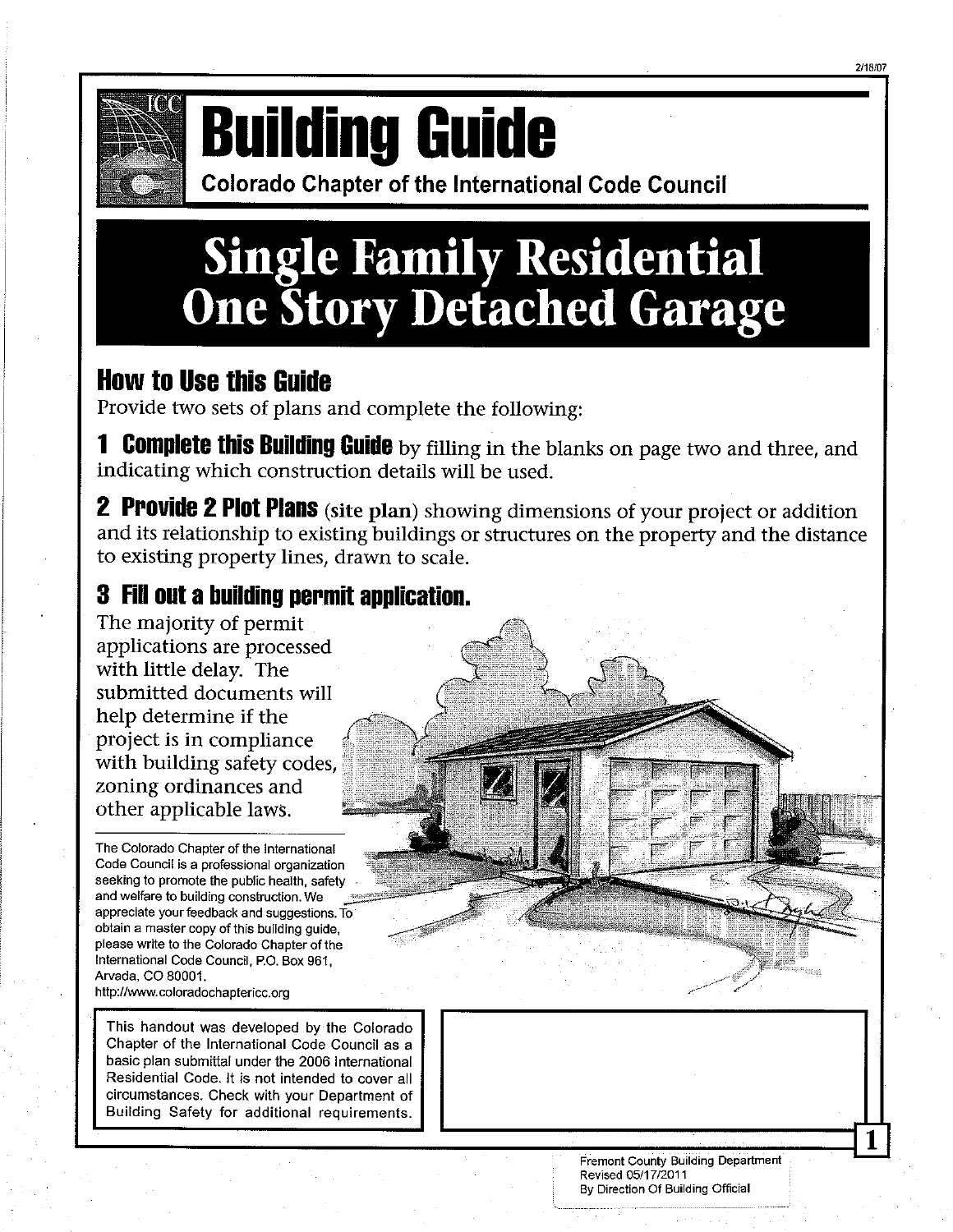# **Single Family Residential One Story Detached Garage**

#### **Directions**

**1.** Fill in the blanks on pages 2 and 3 with dimensions and materials which will be used to build the structure. Please print legibly.

**Address:** 

**2.** Indicate in the check boxes on page 3 which detail from page 4 will be used.

Note: Heated garages may require special provisions.

#### **Floor Plan Dimension** Locate and Indicate rafter or truss direction detail bracing Check one □ Garage is heated  $\Box$  Garage is not heated Show door and window header sizes and location and size of landing in front of door Floor Dimension slope 3<sup>1</sup>/<sub>2</sub>" minimum concrete slab header  $\mathbf X$ (example:  $(2)$  2 x 10 Note: If roof trusses or rafters bear on header, special header design may be required Double 2x4 or 2x6 trimmers each end of overhead door header Garage door opening: Garage door opening width \* See Braced Wall Panel Detail on page 4 to Dimension\* Dimension\* comply with section R602.10.6.2 (IRC) This handout was developed by the Colorado Chapter of the International Code Council as a basic plan submittal under the 2006 International Residential Code. It is not intended to cover all circumstances. Check with your Department of Building Safety for additional requirements. Fremont County Building Department Revised 05/17/2011

By Direction Of Building Official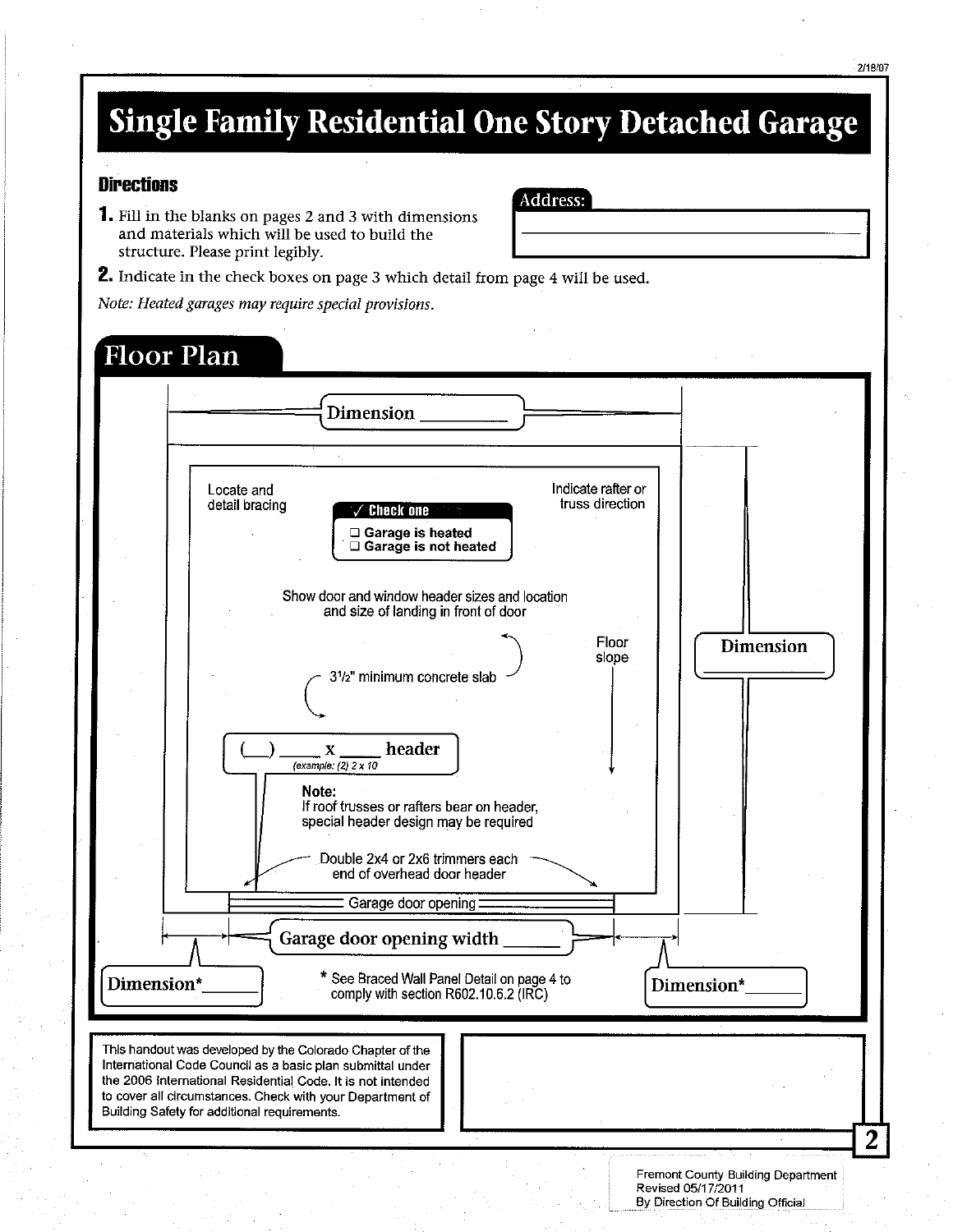

Fremont County Building Department Revised 05/17/2011 By Direction Of Building Official